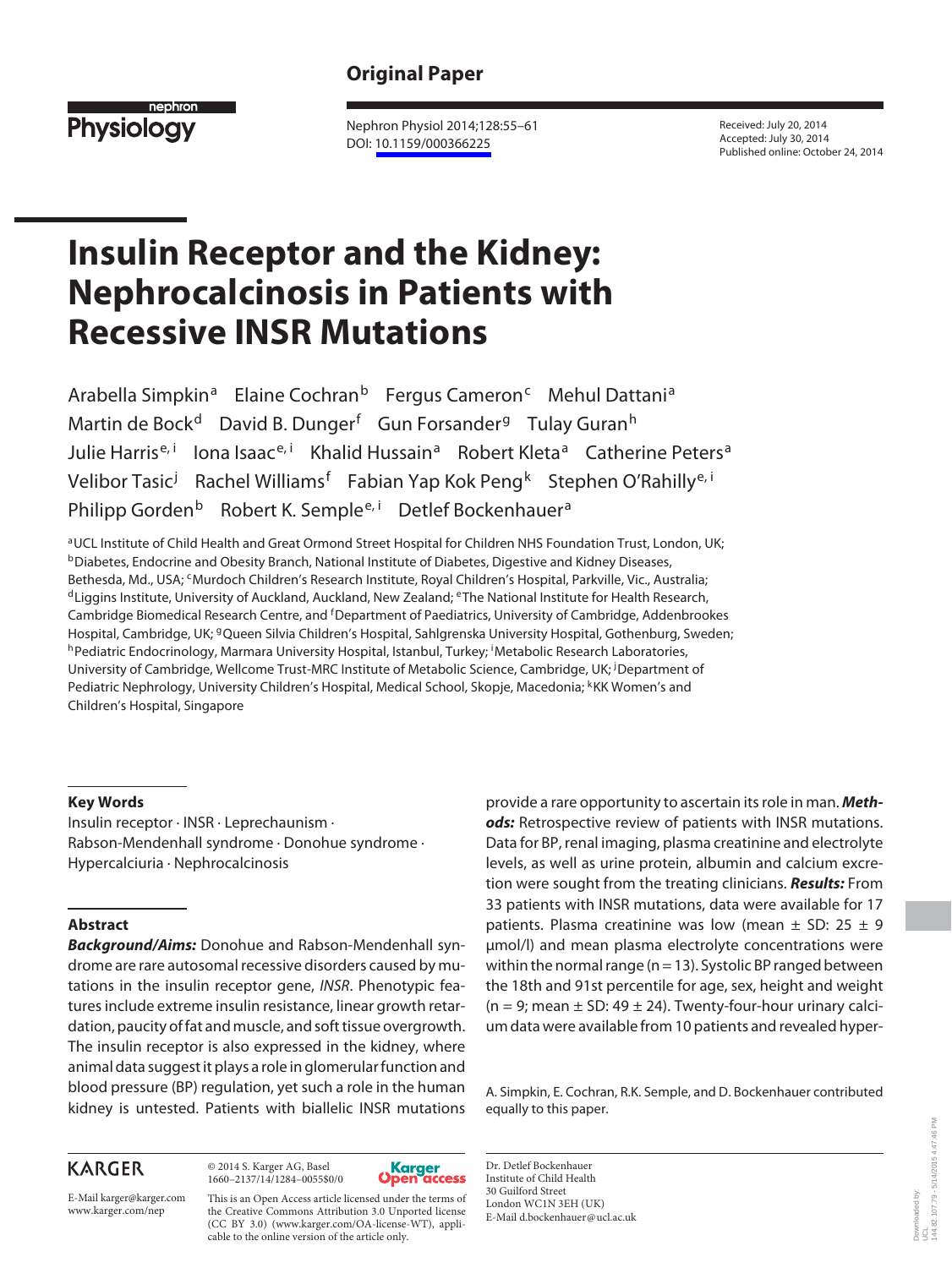calciuria in all (mean  $\pm$  SD: 0.32  $\pm$  0.17 mmol/kg/day; normal  $<$  0.1). Nephrocalcinosis was present in all patients (n = 17). Urinary albumin excretion ( $n = 7$ ) ranged from 4.3-122.5  $\mu$ g/ min (mean ± SD: 32.4 ± 41.0 μg/min; normal <20). *Conclusions:* INSR dysfunction is associated with hypercalciuria and nephrocalcinosis. No other consistent abnormality of renal function was noted. Normotension and stable glomerular function with only moderate proteinuria is in contrast to genetically modified mice who have elevated BP and progressive diabetic nephropathy.  $\circ$  2014 S. Karger AG, Basel

### **Introduction**

 Donohue syndrome (DS) and Rabson-Mendenhall syndrome (RMS) are rare autosomal recessive disorders. Initially described as distinct entities, they have subsequently been found to be caused by mutations in the insulin receptor gene (INSR). They are characterized by intrauterine and postnatal growth restriction, paucity of adipose tissue, overgrowth of many soft tissues including skin, hair and teeth, and characteristically coarse facial features, as well as severely abnormal glucose homeostasis and extreme insulin resistance. DS denotes the more severe end of the symptom spectrum and is often associated with death in the first year of life. It was first described by Donohue in 1948 [1], and termed 'leprechaunism' in 1954 [2] . RMS, originally described in 1956 [3], generally is taken to encompass slightly less severely affected patients, although the distinction between DS and RMS is not strictly defined. RMS also features linear growth impairment, soft tissue overgrowth, and coarse features. The severe insulin resistance leads to hyperinsulinism with pancreatic β-cell decompensation, diabetes, hyperglycemia and ultimately ketoacidosis, usually towards the end of the first or in the second decade, as well as hyperandrogenism. Early mortality due to advanced complications of diabetes is common [4]. A more common but less severe phenotype, often called type A insulin resistance, features insulin-resistant diabetes and hyperandrogenism that usually is identified peri- or postpubertally. In most causes this is accounted for by dominant negative heterozygous mutations in the tyrosine kinase domain of the receptor, however a minority of cases are caused by biallelic, presumably less deleterious, α-subunit mutations  $[4]$ .

The INSR is expressed throughout the nephron [5, 6], but little is known about its precise role. In vivo perfusion experiments in rabbits showed a positive effect of insulin on proximal tubular sodium reabsorption [7] , yet the absence of insulin signaling in mice with kidney-specific deletion of INSR is also associated with enhanced sodium reabsorption and consequent elevated blood pressure (BP) [8]. Podocyte-specific deletion of the receptor in mice has been reported to lead to direct remodeling of the actin cytoskeleton with consequent proteinuria and features of diabetic nephropathy [9] . Recently, INSR has also been implicated in magnesium homoeostasis [10, 11] . Patients with impaired INSR function provide a unique opportunity to study the role of this receptor in human kidney. So far, only case reports and small case series exist in the literature, reporting an association with medullary sponge kidney [12, 13], and a Bartter-like phenotype [14]. In order to get a better understanding, we performed a medical note review of the renal features of INSR dysfunction in the largest series of patients reported so far.

### **Materials and Methods**

 Subjects with severe insulin resistance and a clinical diagnosis of DS or RMS were recruited for research studies with informed consent in line with procedures approved by either the local research ethics committee in Cambridge, UK, or the institutional review board of the National Institute of Diabetes and Digestive and Kidney Diseases, USA.

 Information on BP, renal ultrasound, urine output, plasma creatinine and electrolytes, as well as urine protein, albumin and calcium excretion were sought for those patients with confirmed *INSR* mutations. If multiple datasets were available from the same patient, the most recent and most complete dataset was used.

## **Results**

 From a research database of 33 patients with *INSR* mutations, data on renal features were available for 17 patients from the clinicians contacted, although the complete dataset was only available for 8 cases (table 1).

# *General Characteristics and INSR Mutations*

 Age at last follow-up varied between 4 months and 24 years. Seven patients had a clinical diagnosis of DS and 10 of RMS. Mutations and/or clinical data not pertaining to kidney function have been previously reported for 9 of the patients [4, 15-19]. Previously unreported mutations include four altering conserved residues in the L1 domain of the α-subunit (p.L109R, p.R114W, p.G84Q, p.V66A), and one affecting a conserved residue in the extracellular β-subunit (p.R899Q).

Downloaded by: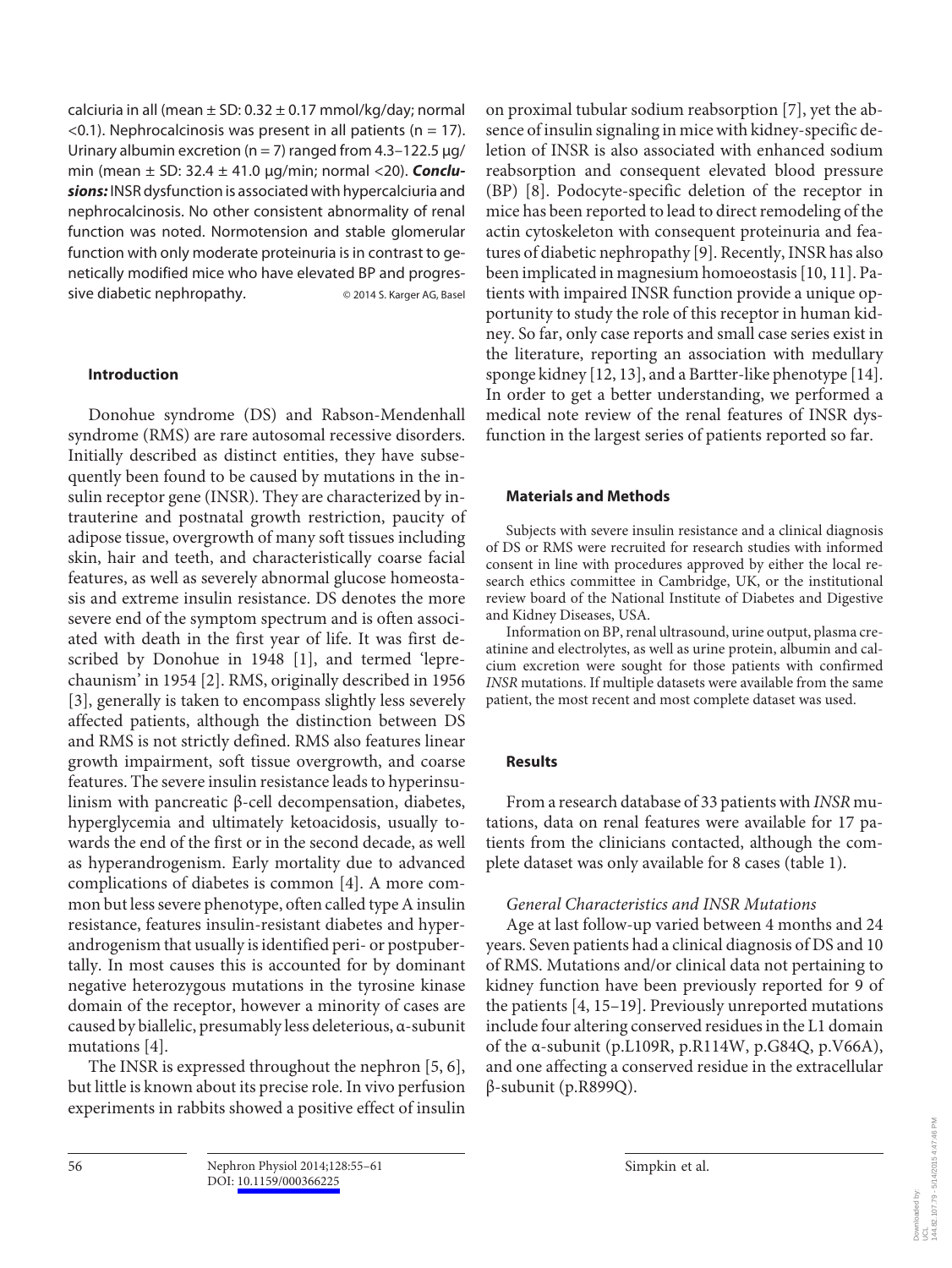|                                                           | Identifier                                                                                                                                                                                                                                                                                                                                                                                                                                                                                                       |                |                                   |                |                        |                          |                                           |                     |                 |                        |                          |                 |                      |                                                |                           |                     |                                       |
|-----------------------------------------------------------|------------------------------------------------------------------------------------------------------------------------------------------------------------------------------------------------------------------------------------------------------------------------------------------------------------------------------------------------------------------------------------------------------------------------------------------------------------------------------------------------------------------|----------------|-----------------------------------|----------------|------------------------|--------------------------|-------------------------------------------|---------------------|-----------------|------------------------|--------------------------|-----------------|----------------------|------------------------------------------------|---------------------------|---------------------|---------------------------------------|
|                                                           | $\overline{\text{P}}$                                                                                                                                                                                                                                                                                                                                                                                                                                                                                            | $\mathbb{P}2$  | P <sub>3</sub>                    | P <sub>4</sub> | P5                     | P6                       | P2                                        | P8                  | P <sub>9</sub>  | P <sub>10</sub>        | P <sub>11</sub>          | P <sub>12</sub> | P13                  | P14                                            | P <sub>15</sub>           | P16                 | P <sub>17</sub>                       |
| Age at evaluation,<br>years                               | $\Box$                                                                                                                                                                                                                                                                                                                                                                                                                                                                                                           | 0.3            | 22                                | 24             | 0.9                    | $\sqrt{2}$               | $\overline{10}$                           | 13                  | 13              | 16                     | $\overline{0}$           | 0.6             | $\overline{10}$      | 12                                             | $\overline{13}$           | $\circ$             | 0.3                                   |
| Clinical diagnosis                                        | <b>RMS</b>                                                                                                                                                                                                                                                                                                                                                                                                                                                                                                       | DS             | <b>RMS</b>                        | <b>RMS</b>     | DS                     | <b>DS</b>                | <b>RMS</b>                                | <b>RMS</b>          | <b>RMS</b>      | <b>RMS</b>             | <b>DS</b>                | DS              | <b>DS</b>            | <b>RMS</b>                                     | <b>RMS</b>                | <b>RMS</b>          | <b>DS</b>                             |
| INSR mutation(s)                                          | g.26624_26625delA<br>p.L109R/                                                                                                                                                                                                                                                                                                                                                                                                                                                                                    | p.N431D<br>(H) | p.P193L<br>$\widehat{\mathbb{H}}$ | p.P193L<br>E   | p.R1174W<br>$p.C274Y/$ | p.R114W<br>$\widehat{E}$ | p.R899Q/<br>IVS18-<br>$1\mbox{G}\mbox{F}$ | p.L460E/<br>p.L109R | p.I119M<br>E    | del ex9-10<br>p.S608L/ | p.Q521X<br>$\widehat{E}$ | p.G84Q<br>E     | p.R1039X<br>p.I119M/ | p.E238L<br>$\ensuremath{\text{p.Y30X}}\xspace$ | R1092Q<br>$\widehat{\Xi}$ | p.V66A/<br>del ex18 | p.325_331<br>del<br>$NST +$<br>1delT/ |
| Weight, kg                                                | 25.2                                                                                                                                                                                                                                                                                                                                                                                                                                                                                                             | 2.0            | 30.9                              | 35.0           | 3.7                    | $\bar{1}$                | 24.4                                      | 36.2                | 37.9            | 38.2                   | 1.44                     | 3.0             | 19.0                 | 35.8                                           | 12.4                      | 12.5                | 2.8                                   |
| Plasma creatinine,<br>$\upmu \text{mol} / \upmu$          | 13.9                                                                                                                                                                                                                                                                                                                                                                                                                                                                                                             | $30\,$         | 12.8                              | 19.4           | 20                     | 20                       | 48                                        | 20                  | $\overline{19}$ | 13.3                   | 20.5                     | 12              | 22                   | 22                                             | 23                        | $^{\circ}$          | I                                     |
| calcium, mmol/l<br>Plasma total                           | 2.34                                                                                                                                                                                                                                                                                                                                                                                                                                                                                                             | 2.78           | $2.3*$                            | $23*$          | $2.51*$                | 2.36                     | 2.72                                      | 2.09                | 2.21            | 2.28                   | 2.65                     | 2.27            | 2.43                 | 2.26                                           | $2.43*$                   | 2.26                | $\mathbb{I}$                          |
| Plasma potassium,<br>$\mbox{mmol/l}$                      | 3.6                                                                                                                                                                                                                                                                                                                                                                                                                                                                                                              | 4.8            | 4.0                               | 4.2            | 3.2                    | 3.8                      | 3.9                                       | 3.0                 | Ĭ.              | 3.9                    | 3.8                      | 2.8             | 3.6                  | 3.8                                            | 4.2                       | 3.5                 | I                                     |
| Plasma chloride,<br>$\mbox{mmol/l}$                       | 103                                                                                                                                                                                                                                                                                                                                                                                                                                                                                                              | 96             | 103                               | 104            | 93                     | I.                       | 102                                       | 102                 | 102             | 104                    | $101\,$                  | 98              | 104                  | 103                                            | 92                        | I.                  | I.                                    |
| Plasma tCO <sub>2</sub> ,<br>mmol/l                       | 26                                                                                                                                                                                                                                                                                                                                                                                                                                                                                                               | 28             | 26                                | 27             | 28                     | Ĭ.                       | Ï                                         | 23                  | Ĭ.              | 25                     | Ï                        | 29              | 27                   | 27                                             | 29                        | $\overline{19}$     | $\mathbb{I}$                          |
| Plasma magnesium,<br>$\mbox{mmol/l}$                      | 0.71                                                                                                                                                                                                                                                                                                                                                                                                                                                                                                             | 1.0            | 0.75                              | .78            | 0.67                   | $\mathbf{I}$             | 0.8                                       | 0.65                | I.              | 0.59                   | $0.\overline{5}$         | 0.95            | 0.67                 | $\mathsf I$                                    | 0.95                      | 0.64                | I.                                    |
| Urinary calcium<br>mmol/kg/24 h<br>excretion <sup>1</sup> | 0.14                                                                                                                                                                                                                                                                                                                                                                                                                                                                                                             | I              | 0.45                              | 0.12           | 0.41                   | I.                       | I                                         | 0.18                | 0.29            | 0.35                   | I                        | $\mathsf I$     | 0.68                 | 0.21                                           | L                         | 0.38                | I.                                    |
| nephrocalcinosis<br>Presence of                           | yes                                                                                                                                                                                                                                                                                                                                                                                                                                                                                                              | yes            | yes                               | res            | yes                    | yes                      | yes                                       | yes                 | yes             | yes                    | yes                      | yes             | yes                  | yes                                            | yes                       | yes                 | yes                                   |
| $(H) = Homozygous.$                                       | Not all data were available for all patients. Plasma calcium values are not corrected for plasma albumin, unless indicated by *, as albumin levels were not available in all. Note that nephrocalcinosis was noted in all pati<br>Mutation amotation is according to the mature isoform B of the INSR, based on reference sequence P062134.4. Note that amino acids are numbered from the first codon of the mature receptor, which means that they are 27 less<br>than the numbering of the reference sequence. |                |                                   |                |                        |                          |                                           |                     |                 |                        |                          |                 |                      |                                                |                           |                     |                                       |

Table 1. Overview of kidney-related renal features  **Table 1.** Overview of kidney-related renal features

INSR and Kidney Nephron Physiol 2014;128:55–61 DOI: [10.1159/000366225](http://dx.doi.org/10.1159%2F000366225)

 $\frac{1}{57}$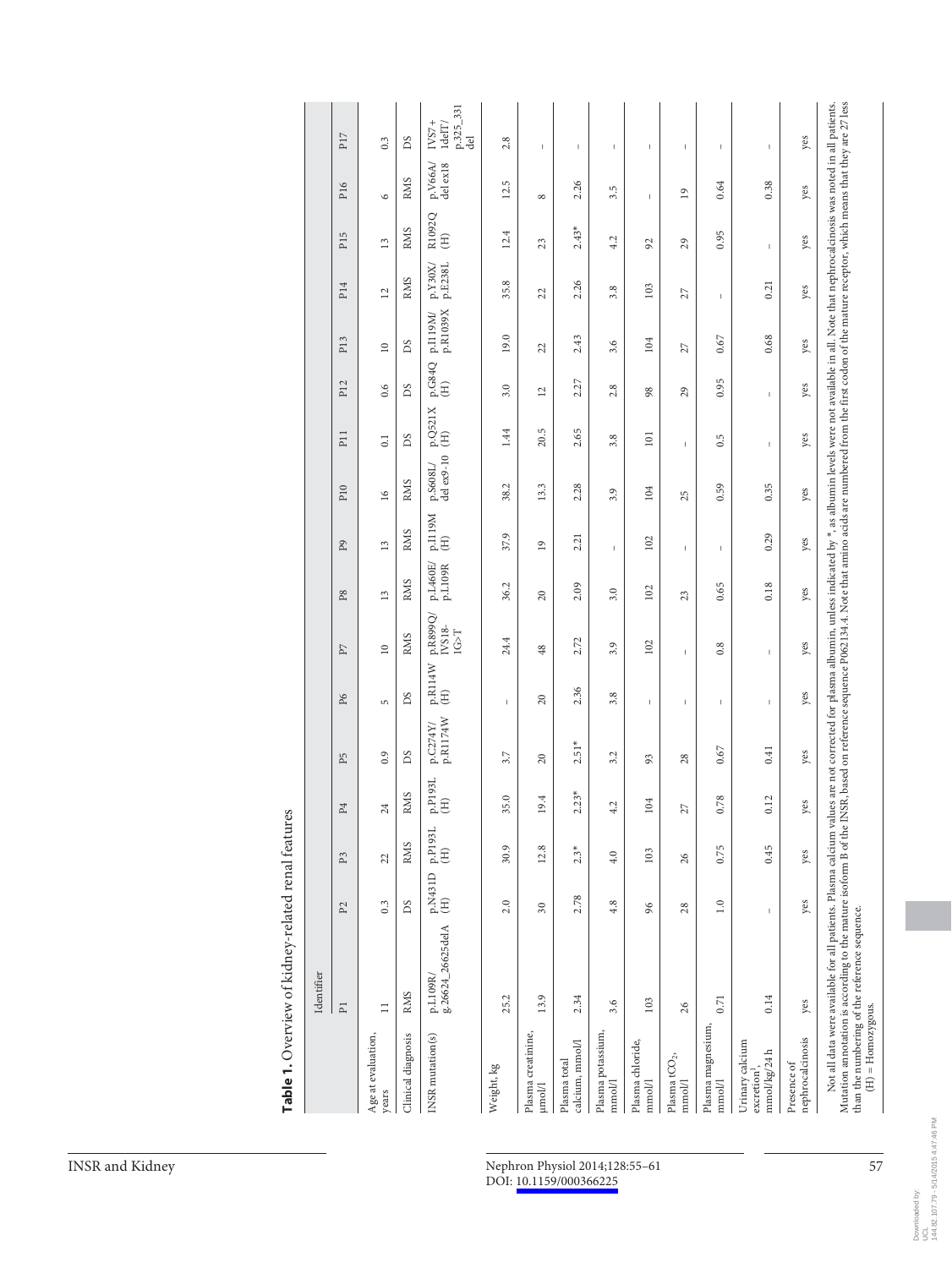**Fig. 1.** Representative ultrasound images detailing nephrocalcinosis. Shown are ultrasound images of kidneys from patient 1, right kidney, age 10 years ( **a** ), patient 3, age 16 years (**b**), patient 4, left kidney, age 24 years (c), patient 8, left kidney, age 12 years ( **d** ), patient 5, age 9 months ( **e** ), patient 9, left kidney, age 14 years (f), patient 10, right kidney, age 17 years (g), patient 12, left kidney, age 6 months (**h**), patient 13, right kidney, age 8 years (I), patient 14, left kidney, age 13 years (j), patient 15, left kidney, age 13 years (k), and patient 16, left kidney, age 3 months (I). Note the varying pattern of nephrocalcinosis by ultrasound, ranging from isolated echodensities to a generalized punctuate pattern to medullary nephrocalcinosis.



**a b**

**Fig. 2.** Representative CT images detailing nephrocalcinosis. Shown are abdominal CT images from patient 4, age 24 years ( **a** ) and patient 5, age 9 months (**b**). Note the calcium densities in the kidneys (arrows).

### *Blood Pressure*

 Due to the discordant animal model results with respect to insulin signaling and BP  $[7, 8]$ , we first reviewed BPs of the patients. As systolic BP is more reliably measured, especially in small children, we concentrated on these and translated them into centile values, based on age, sex, height and weight. BP data were available from 9 children and the mean centile was the 49th, albeit with a wide range (18th–91st).

#### *Glomerular Function*

 Data from genetically modified mice suggested a critical role for Insr in podocyte function [9] and we therefore assessed glomerular filtration rate, protein and albuminuria. Formal GFR measurements were not available, but plasma creatinine values were in the low-normal range for age in the 13 patients with available data. Six patients had proteinuria quantified via a 24-hour urine collection with mean proteinuria being 10.1 mg/m<sup>2</sup>/h (range 0.48–27.16) and thus just above the upper limit of normal (<4 mg/m<sup>2</sup>/h). Similarly, 24-hour data on albuminuria were available from 7 patients with mean albumin excretion being 32.4 μg/min (range 4.3–122.5), thus again just above the upper limit of normal (<20 μg/ min).

Downloaded by:

Nephron Physiol 2014;128:55–61 Simpkin et al. DOI: [10.1159/000366225](http://dx.doi.org/10.1159%2F000366225)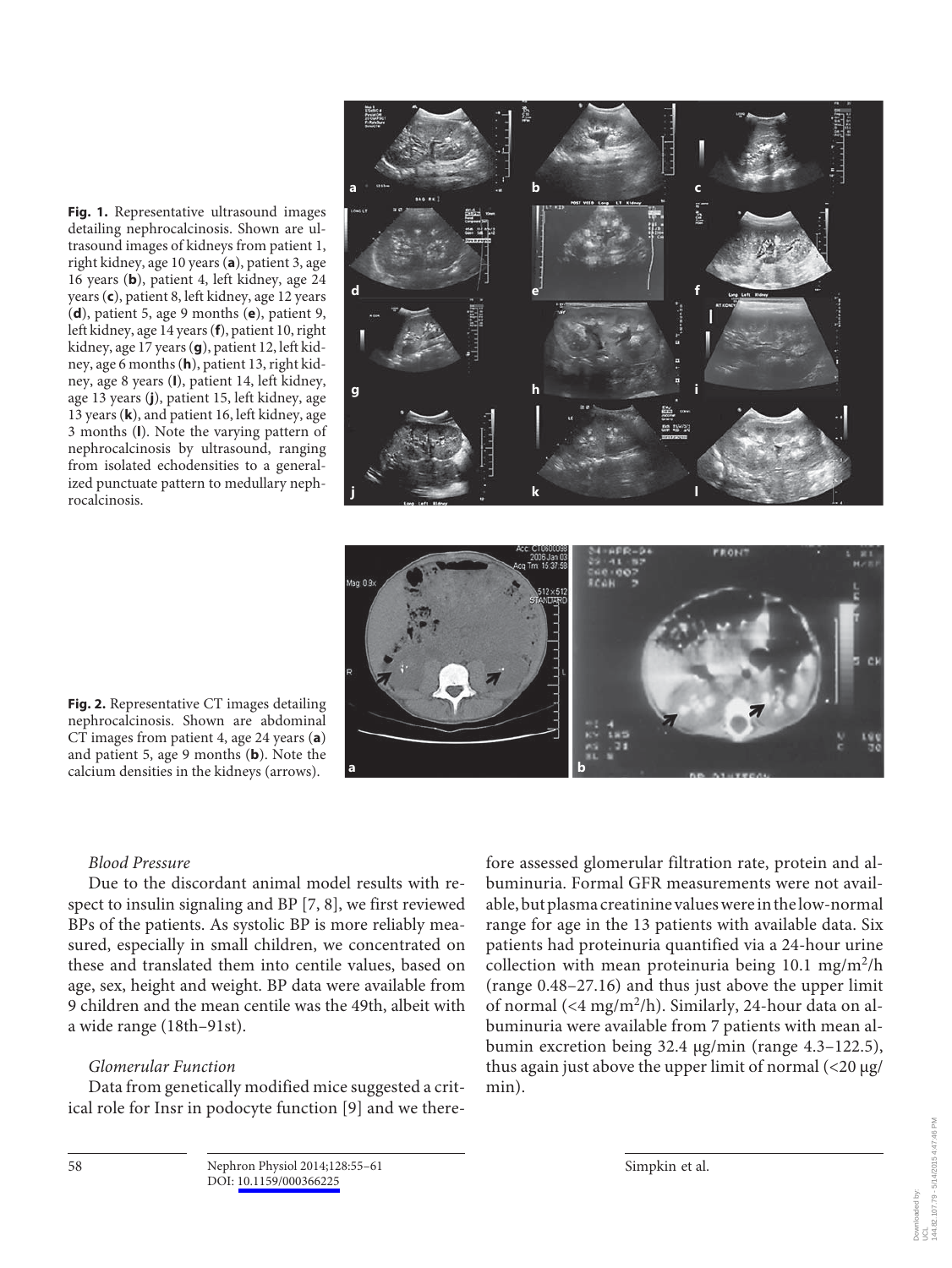## *Plasma Electrolytes, Renin and Aldosterone, Parathyroid Hormone and Vitamin D*

 Plasma electrolytes were generally in the normal range, although mean plasma potassium was in the low-normal range at 3.78 mmol/l, with 3 patients being hypokalemic  $\langle$  <3.5 mmol/l; table 1). Similarly, mean plasma chloride level was in the low-normal range at 101 mmol/l, with 3 patients having values below the norm. Mean plasma bicarbonate concentration was in the high normal range at 26 mmol/l. Hypokalemic, hypochloremic alkalosis suggests activation of the renin-aldosterone system. Unfortunately, renin and aldosterone values were available in only 4 patients and showed slightly elevated renin activity [13 (patient 12), 37 (patient 13) and 8.7 (patient 14) pmol/ml/h and 162 mIU/l (patient 16; normal <40)], yet normal or even suppressed aldosterone values [400 (patient 12), <160 (patient 13), 170 (patient 14) and 320 (patient 16) pmol/l; normal <800]. Thus, the aldosterone/ renin ratio was low.

Mean total plasma calcium level  $(n = 15)$  was normal at 2.28 mmol/l. Parathyroid hormone levels ( $n = 10$ ) were in the low-normal range in all with a mean  $\pm$  SD of 2.3  $\pm$ 0.7 pmol/l (normal 0.3–5.9). 25-OH vitamin D levels were available in 9 patients and normal in all, ranging from 25 to 128 nmol/l (mean  $\pm$  SD: 73  $\pm$  31; normal 25–200). Plasma magnesium levels were in the low-normal range with a mean of 0.73 mmol/l ( $n = 13$ ), with 5 patients being hypomagnesemic (table 1).

## *Urine Volume*

 Data on 24-hour urine volume were available in 8 patients and urine output varied between 1.3 and 8.3 (mean  $\pm$  SD: 3.8  $\pm$  1.8) ml/kg/h.

# *Urine Calcium Excretion*

 Twenty-four-hour urine calcium excretion was quantified in 10 patients and ranged from 0.12 to 0.68 (mean  $\pm$  SD: 0.32  $\pm$  0.17) mmol/kg/day, and was thus above the upper limit of normal (0.1 mmol/kg/day) in all.

# *Nephrocalcinosis*

 Data relevant to nephrocalcinosis were available in all patients. All had renal ultrasound imaging reported as consistent with nephrocalcinosis. This was confirmed by CT in a further 2 patients (fig. 1, 2). In 1 patient (patient 12), nephrocalcinosis was even reported on an antenatal ultrasound.

#### **Discussion**

 We report the renal features in the largest series of patients with confirmed *INSR* mutations to date in order to illuminate the role of the INSR in the kidney. Interestingly, key features identified in this series are in contrast to some observations made in genetically modified animals, suggesting that there may be species-specific differences in INSR function in the kidney. Kidney-specific knockout of Insr in mice resulted in increased BP and impaired natriuresis suggesting that INSR is involved in BP regulation by enhancing sodium excretion [8]. However, our data provide no evidence for enhanced sodium absorption in our patients as BPs were normal. Moreover, primary sodium retention would be expected to result in suppressed plasma renin activity yet this was actually slightly elevated in the 4 patients with these data available, albeit without concomitant hyperaldosteronism.

 Recently, the insulin receptor was reported to be critically important for glomerular function in mice: podocyte-specific deletion of the *Insr* gene is associated with albuminuria, glomerulosclerosis and chronic kidney disease [9]. A biopsy in a patient with DS also showed features of diabetic nephropathy [20]. Moreover, in a longterm follow-up (up to 30 years) report of 11 patients with INSR mutations (8 with type A insulin resistance and 3 with RMS), nephropathy occurred in 5, including 1 of the RMS patients who had proteinuria of up to 600 mg/day [4]. The low-grade proteinuria observed in our patients is in keeping with these findings, but there was no evidence of impaired kidney function at least as assessed by plasma creatinine. Whilst we recognize the imperfect nature of creatinine as a marker of glomerular filtration in these patients due to their low muscle mass, values remained very low up to 24 years of age. Kidney biopsies had not been performed in any of our patients, thus we are unable to comment on glomerulosclerosis, but it was not reported in the autopsy findings of the original publications by Donohue [1, 2]. This may reflect the age difference between the autopsy patients (infants) and the case report (10 years).

 Differences between mice and men have also been observed for other important aspects of the phenotype of insulin receptor deficiency. Most strikingly, *Insr* null mice die soon after birth of diabetic ketoacidosis [21] , whereas humans with no functional insulin receptors seem protected from ketoacidosis at least in the early years of life [22, 23].

 The key renal features identified in our patients are hypercalciuria and nephrocalcinosis. This fits well with

144.82.107.79 - 5/14/2015 4:47:46 PM

59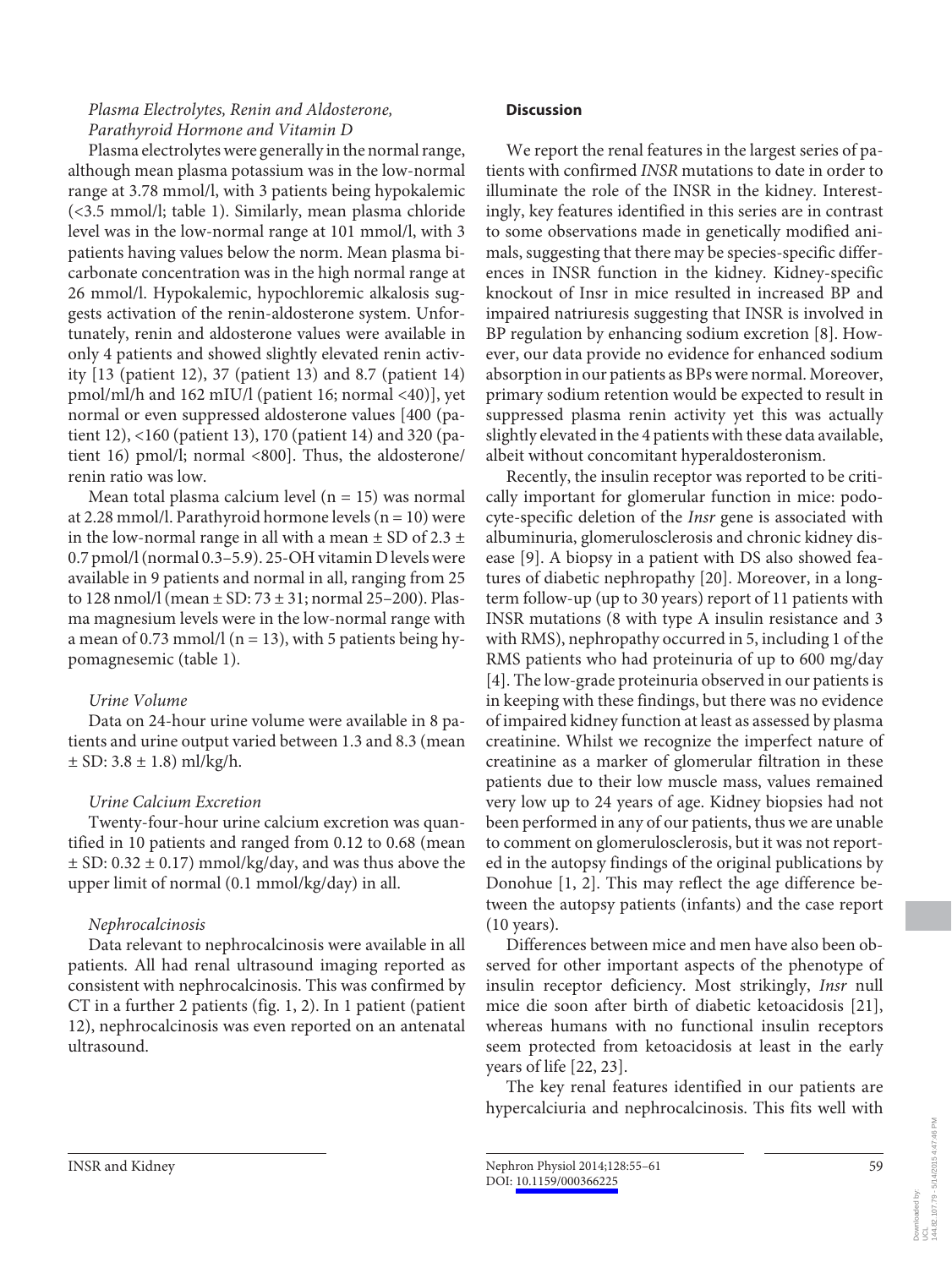original autopsy findings of intratubular calcium deposits reported by Donohue [1, 2]. Interestingly, in 1 patient (patient 12) in whom antenatal ultrasound data were available, nephrocalcinosis was already reported before birth. Nephrocalcinosis has also been reported in other patients with DS [14, 24]. The hypercalciuria in our patients was assessed by the gold standard of 24-hour urine collection, as the appropriateness of the calcium/creatinine ratio – commonly performed in children – is questionable in these patients: they are small for their age and have low apparent muscle mass, reflected in low plasma creatinine values with consequent lower than normal creatinine excretion.

 The finding of hypercalciuria with INSR dysfunction fits well with the long-recognized hypercalciuria seen in patients with diabetes. The reversibility of this with insulin treatment also supports a role for INSR in renal calcium handling [25] .

 Nevertheless, a key question arising from our observations is to what degree the renal manifestations result from a direct effect of the insulin receptor on renal function or merely reflect the altered metabolism and glucose handling in this condition or signaling through alternative pathways, such as the IGF receptor.

 Several lines of evidence support a primary role of the insulin receptor in renal calcium handling. We observed antenatal nephrocalcinosis in the 1 patient with available data, despite the 'clamping' of glucose levels in utero by the placenta. Although bone buffering of (keto)acidosis is thought to increase calcium release from bone with consequent hypercalciuria [26], the patients described here were not acidotic at the time the calcium excretion was measured. In fact, the trend for increased plasma bicarbonate levels rather suggests metabolic alkalosis. Patients with the milder 'type A' form of INSR dysfunction who have hyperinsulinemic diabetes mellitus may develop features of diabetic nephropathy, yet have not been reported to show nephrocalcinosis even when observed for many years [4].

 Obviously, the observational data provided here do not establish an underlying mechanism and the localization of the tubular impairment in calcium reabsorption can only be speculated upon: the majority of filtered calcium is reabsorbed passively in the proximal tubule [27], via a yet unidentified molecular pathway. There was no other evidence of proximal tubular dysfunction: low molecular weight protein excretion, the most sensitive indicator of proximal tubular dysfunction [28], was normal, as was renal phosphate and glucose handling (data not shown). This fits with animal data, as specific

knockout of Insr in the proximal tubule also does not result in any tubular abnormalities in mice [29]. Approximately 20% of calcium is reabsorbed in the thick ascending limb of Henle's loop (TAL) through a paracellular pathway involving claudin 16 and 19 [30] . This pathway is also used for the reabsorption of magnesium and sodium. Thus, defects in it are associated with renal magnesium loss and hypomagnesaemia. As this pathway is driven by and involved in sodium chloride reabsorption in TAL, polyuria and hypokalemic, hypochloremic metabolic alkalosis are often associated [31] . This would fit with the trend for electrolytes identified here, as well as with the reported association with a Bartterlike phenotype [14] . Approximately 15% of filtered calcium is reabsorbed in the distal convoluted tubule and connecting tubule via a transcellular pathway involving TRPV5 and TRPV6 [32]. So far, no human disease has been associated with dysfunction of these channels, so the phenotype in humans is unclear. Given the expression of INSR along the entire nephron, it could, of course, also be a combination of altered calcium handling in all these segments.

 A recent report details an association of RMS with medullary sponge kidney [13] . We are unable to confirm or refute this association in our series, as medullary sponge kidney is a diagnosis made by the typical appearance of the kidneys on an intravenous pyelogram and none of our patients had this examination performed.

## **Conclusion**

 Mutations in *INSR* in man lead to abnormalities in kidney function, most prominently to hypercalciuria and nephrocalcinosis, suggesting an important role for INSR in renal calcium handling. In addition, there was a trend towards hypokalemic, hypochloremic alkalosis and hypomagnesemia. Further investigations are needed to dissect the underlying mechanisms.

 Our findings are in contrast to reports from mice, where specific deletion of the insulin receptor is associated with marked albuminuria and histological features reminiscent of diabetic nephropathy [9], as well as enhanced sodium reabsorption [8]. These discrepant results suggest that there may be differences between men and mice when it comes to the function of the insulin receptor in the kidney.

Downloaded by: